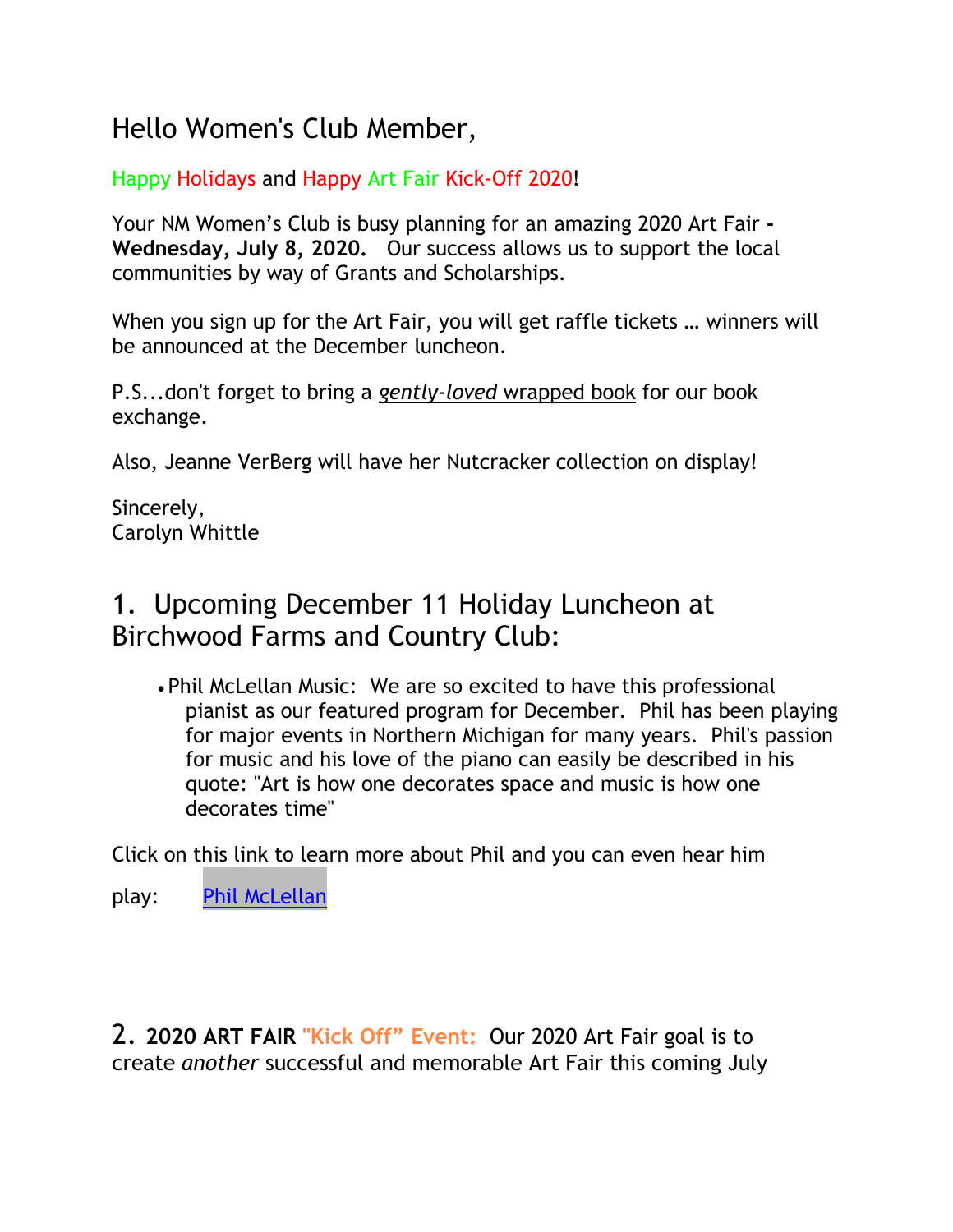8. We aim to increase our profits goal to \$30,000 so we can provide more student scholarships and grants within our local communities.

We need over 100 Art Fair volunteers to work in various capacities before, during and even throughout the year. Help us succeed and sign-up to be a volunteer. Please consider making a financial donation!

#### **"Volunteers" Raffle:**

We are having a Volunteers Raffle at the December 11<sup>th</sup> luncheon. There are 2 ways to earn tickets. If you sign-up online, *before the luncheon*, you will earn 3 raffle tickets (per job). Or, if you sign up the *day of the luncheon*, you will get 1 raffle ticket (per job).

#### *Here is how to sign up!*

**1.** *Volunteer Art Fair Sign-up Invitation* will be sent out in December, via email.

**2.** Follow online to SignUp Genius.

**3.** Review the Art Fair jobs available; sorted by days and then by times.

**4.** Sign-up for a job or choose 'financial participation' if *you can't be a volunteer*.

**5.** *Get the e-confirmation* "you're signed up" in your email. *\*Your raffle tickets will automatically be entered into the raffle in advance.* 

Sign-up prior to the luncheon, earn **3 Raffle Tickets** (per job). Sign-up the day of the luncheon, earn **1 raffle ticket** (per job).

*Help using SignUp Genius will be available at the December luncheon.*

Raffle winners will be drawn at the December Luncheon.

#### Good Luck!

### 3. Did you get your confirmation for your lunch reservation?

• If you sign up through SignUp Genius, you will receive an email with your confirmation